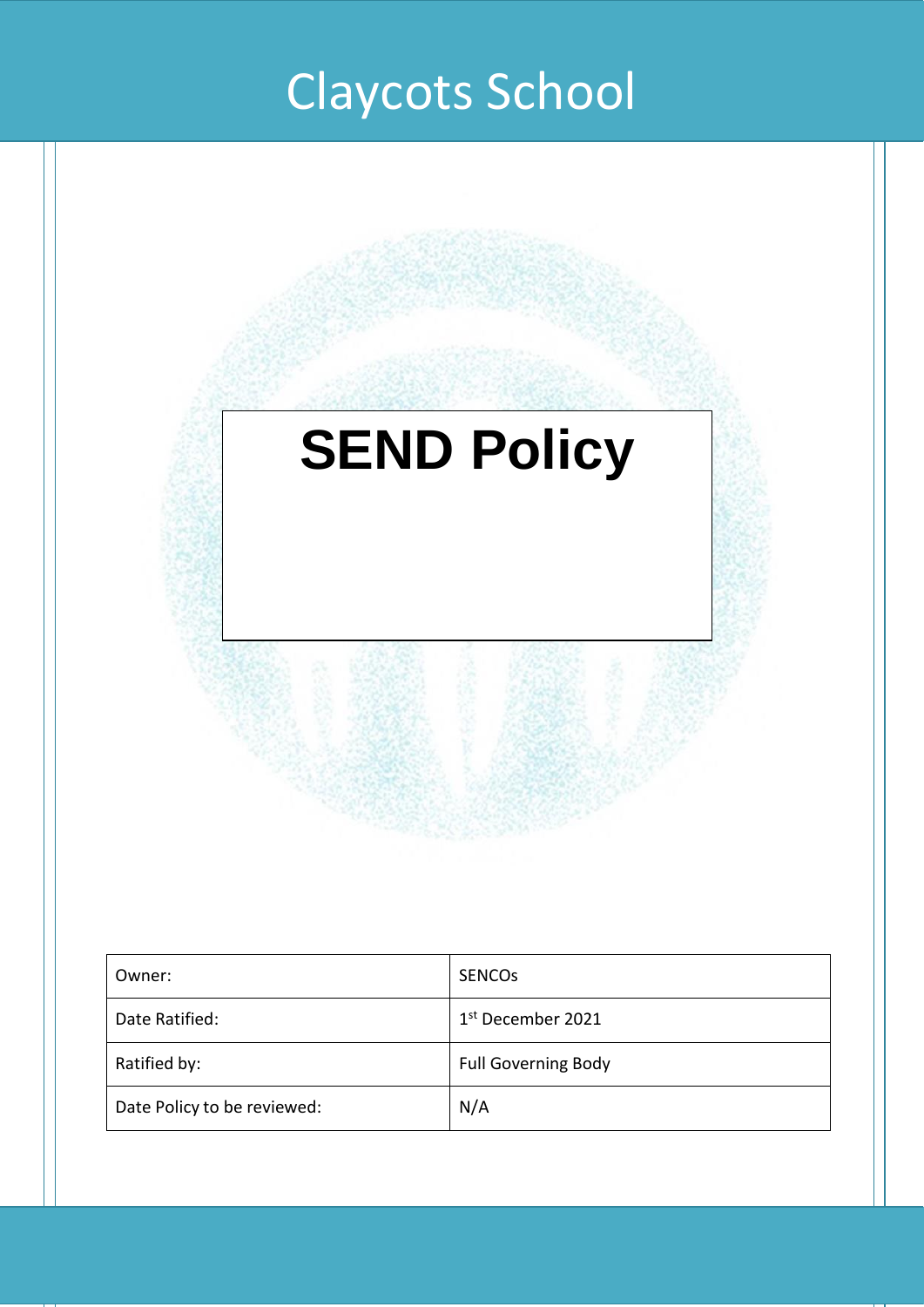| <b>Contents</b>                                                                                                                                                                                                                                                                                                                                                                                                                            | Page                                                                                         |
|--------------------------------------------------------------------------------------------------------------------------------------------------------------------------------------------------------------------------------------------------------------------------------------------------------------------------------------------------------------------------------------------------------------------------------------------|----------------------------------------------------------------------------------------------|
| <b>Aims</b>                                                                                                                                                                                                                                                                                                                                                                                                                                |                                                                                              |
| Policy development and implementation<br>Objectives of the school's SEN policy<br>How the policy will contribute to meeting the objectives                                                                                                                                                                                                                                                                                                 | 3<br>3<br>4                                                                                  |
|                                                                                                                                                                                                                                                                                                                                                                                                                                            |                                                                                              |
| <b>Roles and Responsibilities</b>                                                                                                                                                                                                                                                                                                                                                                                                          |                                                                                              |
| Governing Body<br>٠<br>Head teacher & Deputy Head teacher for Inclusion<br><b>Special Educational Needs Coordinator</b><br>$\bullet$<br>The key responsibilities of the SENCO<br>Identification of Special Educational Needs<br>Class Teacher and SENCO identification                                                                                                                                                                     | 4<br>4<br>4<br>5<br>6<br>6                                                                   |
| Provision for children with SEN and Disabilities                                                                                                                                                                                                                                                                                                                                                                                           |                                                                                              |
| <b>SEN Funding</b><br>$\bullet$<br>• Action by class teacher<br>Special Educational Needs register<br>$\bullet$<br>The Graduated Response<br>$\bullet$<br>Assess, Plan, Do, Review<br>$\bullet$<br>The termly review meeting<br>$\bullet$<br>Education Health Care Plans (EHCP)<br>$\bullet$<br>Facilities for pupils with SEN at the school including facilities which<br>increase/assist access to the school by pupils who are disabled | $\overline{7}$<br>$\overline{7}$<br>$\overline{7}$<br>$8 - 9$<br>$10 - 11$<br>12<br>12<br>12 |
| <b>Admissions and transitions</b>                                                                                                                                                                                                                                                                                                                                                                                                          | 12                                                                                           |
| <b>Staff Training</b>                                                                                                                                                                                                                                                                                                                                                                                                                      | 13                                                                                           |
| The role played by the parents of pupils with Special Educational Needs                                                                                                                                                                                                                                                                                                                                                                    | 13                                                                                           |
| <b>Pupils</b>                                                                                                                                                                                                                                                                                                                                                                                                                              | 14                                                                                           |
| <b>Local Offer</b>                                                                                                                                                                                                                                                                                                                                                                                                                         | 14                                                                                           |
| <b>Equality Act 2010</b>                                                                                                                                                                                                                                                                                                                                                                                                                   | 14                                                                                           |
| <b>Monitoring this policy</b>                                                                                                                                                                                                                                                                                                                                                                                                              | 14                                                                                           |

## **Special Educational Needs and Disabilities Policy**

### **Aims**

Claycots School is a mainstream primary school with two campuses. Wherever possible, we aim to: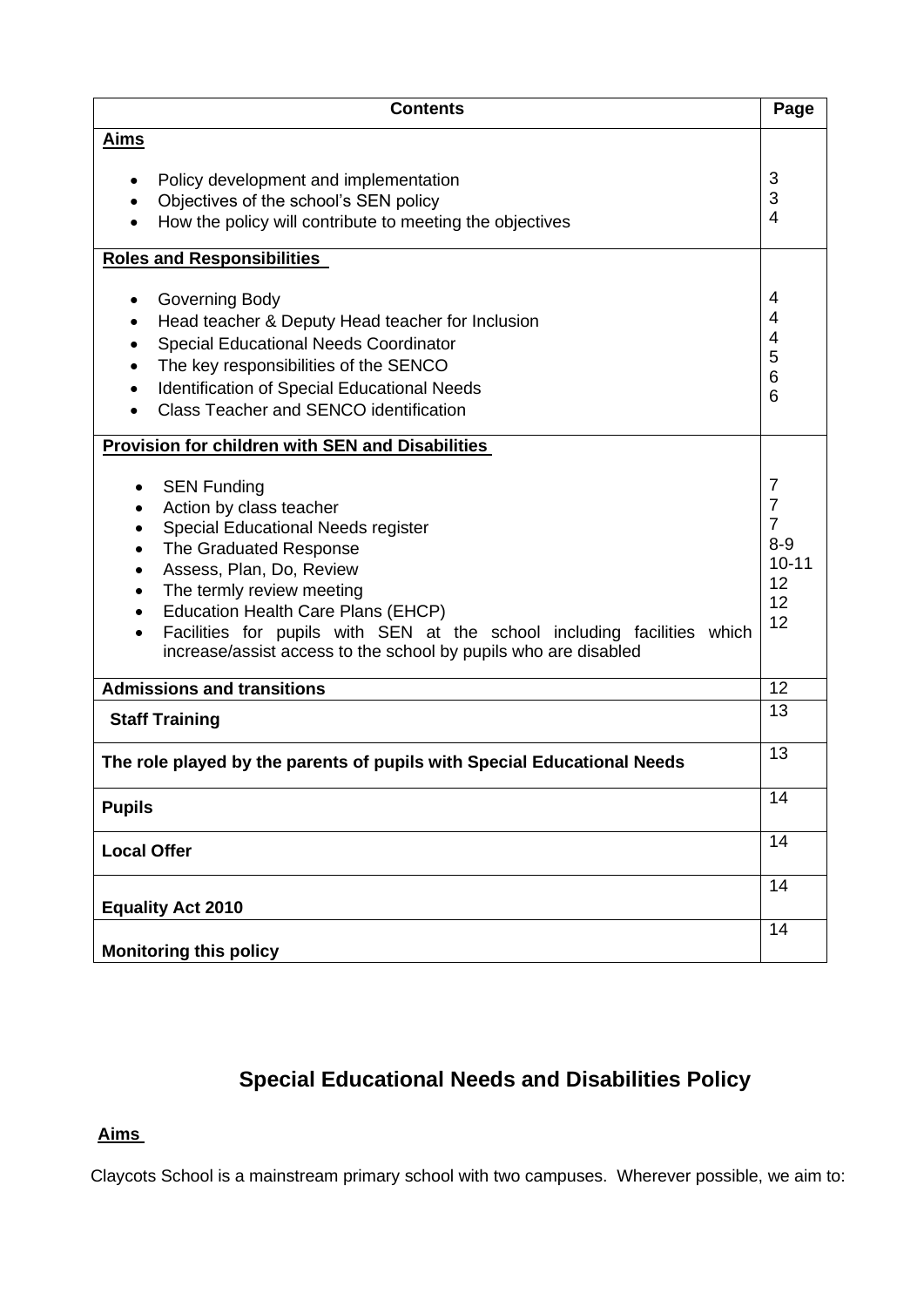**Work in partnership with parents and carers** to ensure that parents are kept informed and are able to play their part in supporting their child's education.

**Provide an inclusive environment**, where children are able to access a curriculum that meets the needs of all learners with reasonable adjustments.

**Work in partnership with the Local Authority and other outside agencies**, to ensure there is a multi-agency approach to meeting the needs of all vulnerable learners.

This policy should be read alongside the "SEN Report" on our school website. The purpose of this policy is to set out our approach to SEN identification and support for children with Special Educational Needs (SEN) and disabilities so that parents/carers and school staff have a shared understanding of the systems in place to support children.

We acknowledge and adhere to the recommendations and advice of the following documents and legislation:

- SEN Code of Practice 2015
- Working Together to Safeguard Children, 2015
- Equality Act 2010
- Children and Families Act, 2014

#### **Policy development and implementation**

There are two Special Educational Needs Co-ordinators (SENCOs)- one at each campus- who developed this policy. The SENCOs and two Deputy Headteachers for Inclusion have the operational responsibility for the implementation of this policy. The Headteacher has the overall responsibility for reviewing the policy and ensuring that procedures are applied in compliance with the relevant code of practice and legislation. The Governing body has a SEN Governor to oversee the implementation of this policy.

#### **Objectives of the school's SEN policy**

We will ensure that a child or young person with SEN will have their needs met through a rigorous programme of identification, assessment, planning and support.

#### **To achieve this:**

- The views of the pupil will be sought and considered.
- Our parents/ carers have a vital role to play in supporting their child's education.
- Our pupils with SEN will be offered full access to a broad, balanced and relevant education, including an appropriate curriculum.
- The school will manage its resources to ensure all pupils' needs are met.
- A pupil's special educational needs will be identified early.
- Provision and progress for our SEN pupils will be monitored and reviewed regularly.
- The school will involve outside agencies when appropriate.
- Education, Health and Care Plans will be reviewed regularly in line with regulations.
- Appropriate training will be provided for those involved in the implementation of the policy.

Where a SEN is identified, the school will put appropriate evidence-based interventions in place. These will be provided as part of a Graduated Response, which includes regular reviews of the progress made and adaptations to the support provided as required.

#### **How the policy will contribute to meeting the objectives:**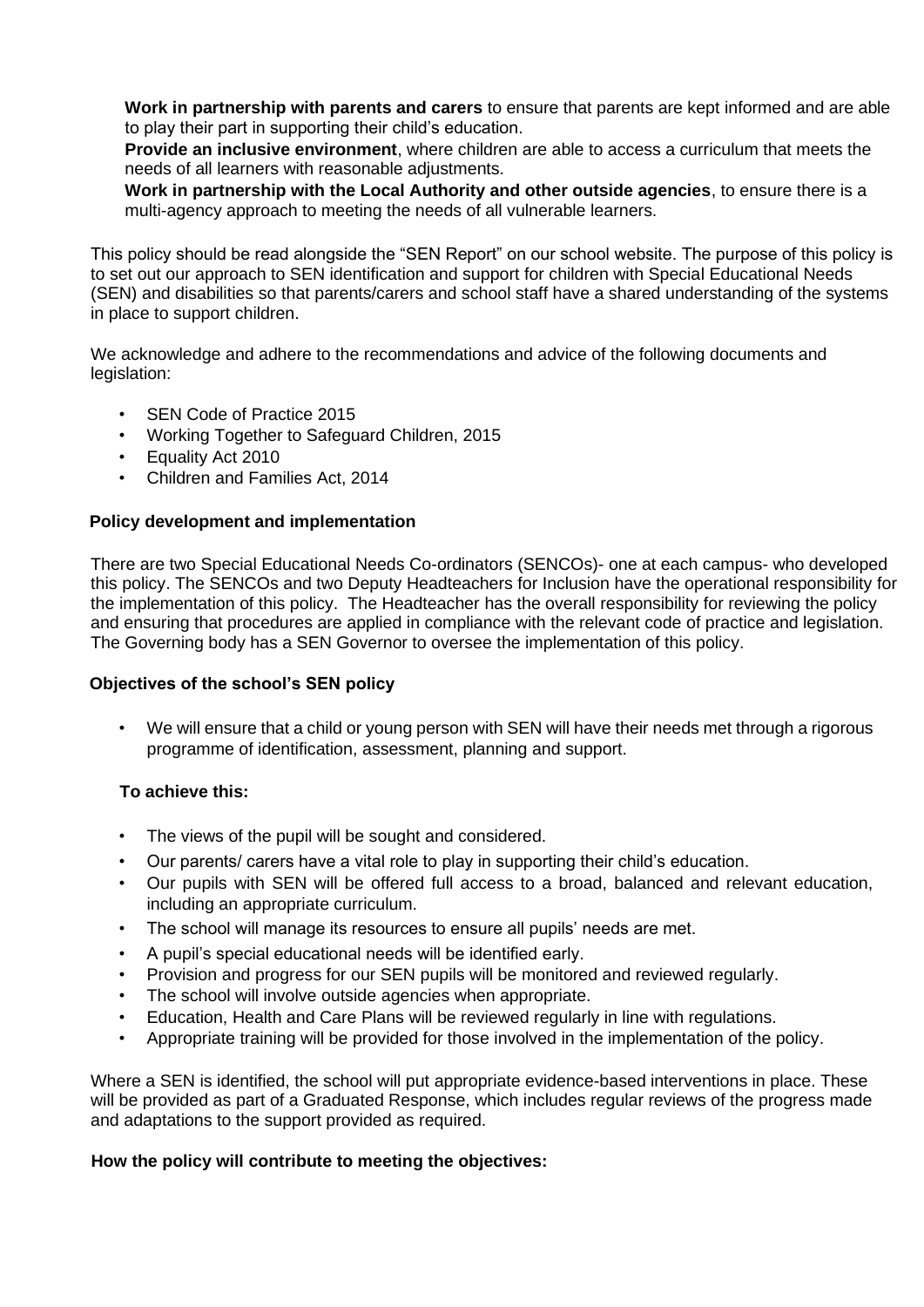The effectiveness and appropriateness of the policy will be continuously monitored by the SENCOs, Year Leaders, Deputy Headteachers for Inclusion, Headteacher. The use of resources, identification, programme planning, effectiveness and quality of individual planning, pupil progress, pupil participation, parents as partners, statutory reviews, referrals for statutory assessment, the identification of training needs and the use made of support services will be monitored and evaluated regularly.

#### **Roles and Responsibilities**

#### **Governing Body:**

The Governing Body has an identified Governor to have oversight of Special Educational Needs provision in the school and to ensure that the full Governing Body is kept informed of how the school is meeting the statutory requirements. This is currently Mrs L. Mead.

#### **Headteacher & Deputy Headteachers for Inclusion:**

The Headteacher, Deputy Headteachers for Inclusion and SENCO on each campus ensures the effective day to day operation of the school's special educational needs policy. The Headteacher and Deputy Headteachers for Inclusion will identify areas for development in Special Educational Needs and contribute to the School's Development Plan.

#### **Special Educational Needs Coordinator:**

The school's provision for pupils with SEN will be coordinated by the SENCO, this is overseen by the Deputy Headteachers for Inclusion on each campus. At Claycots each campus has their own SENCO.

The SENCO has day-to-day responsibility for the operation of SEN policy and coordination of specific provision made to support individual pupils with SEN, including those who have Education Health Care Plans.

The SENCO provides professional guidance to colleagues and works closely with staff, parents and carers, and other agencies. The SENCO is aware of the provision in the Local Offer and is able to work with professionals, providing a support role to the family to ensure that pupils with SEN receive appropriate support and high quality teaching.

#### **The key responsibilities of the SENCO are:**

- overseeing the day-to-day operation of the school's SEN policy
- coordinating provision for children with SEN
- advising using the graduated approach to providing SEN support
- advising on the deployment of the school's delegated budget and other resources to meet pupils' needs effectively
- liaising with parents/ carers of pupils with SEN
- liaising with early years providers, other schools, Educational Psychologists, health and social care professionals, and independent or voluntary bodies
- being a key point of contact with external agencies, especially the local authority and its support services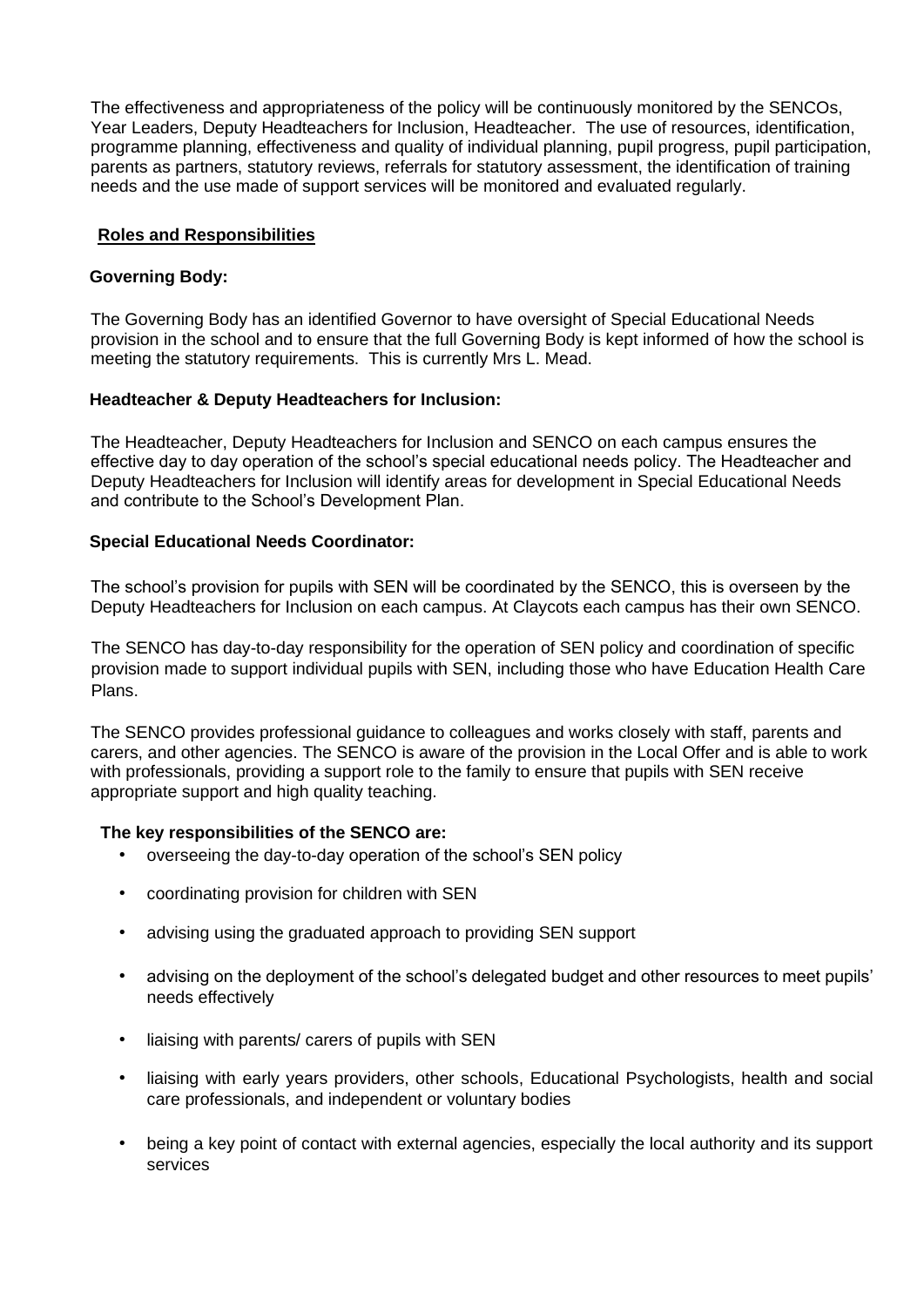- liaising with potential next providers of education to ensure a pupil and their parents are informed about options and a smooth transition is planned
- working with the Headteacher, Deputy Headteachers and school Governors to ensure that the school meets its responsibilities under the Equality Act (2010) with regard to reasonable adjustments and access arrangements
- ensuring that the school keeps the records of all pupils with SEN up to date

In line with the SEN Code of Practice (2015), class teachers are responsible for all pupils with SEN in their class.

#### **The key responsibilities of the class teacher for pupils with SEN are:**

- Day to day planning and delivery of provision for pupils with SEN to support their academic and social progress and development.
- Monitoring and reviewing individual pupil targets to ensure that they reflect current needs.
- Supporting the monitoring and gathering of evidence for pupils with additional needs to ensure that they are receiving appropriate support.
- Collaborating with parents/ carers to meet the individual needs of the child.
- Setting termly targets for pupils with Individual Education Plans (IEPs) and reviewing these regularly to inform the setting of purposeful future targets.
- Contributing to Annual Reviews for those pupils with an Education Health Care Plan (EHCP) through reviewing previous steps toward the outcomes and setting new steps for the next 12 months.
- Ensuring that targets from IEPs, EHCPs and interventions (such as SALT, social skills group) are visible in the classroom so that pupils have regular, meaningful opportunities to practise their individual targets.
- Keeping upto date with any reports/ programmes of support written for the individual pupil (e.g. EP, OT or SALT reports) to be aware of what additional support the pupil requires and to implement the recommended strategies.
- Regularly reviewing the support documents in place for individual pupils with SEN (such as Personal Emergency Evacuation Plans) to ensure they are accurate and purposeful.
- Providing all learners with an accessible learning environment including a visual timetable on display that is referred to throughout the day, promoting and accepting a range of methods of communication including PECS, communication boards and Makaton, organising seating arrangements to encourage and support engagement and focus from all learners.

Year Leaders oversee the day to day deployment and Line Management of Inclusion Teaching Assistants (ITAs).

#### **Identification of Special Educational Needs**

Children's special Educational Needs can be identified in several ways, the most common are: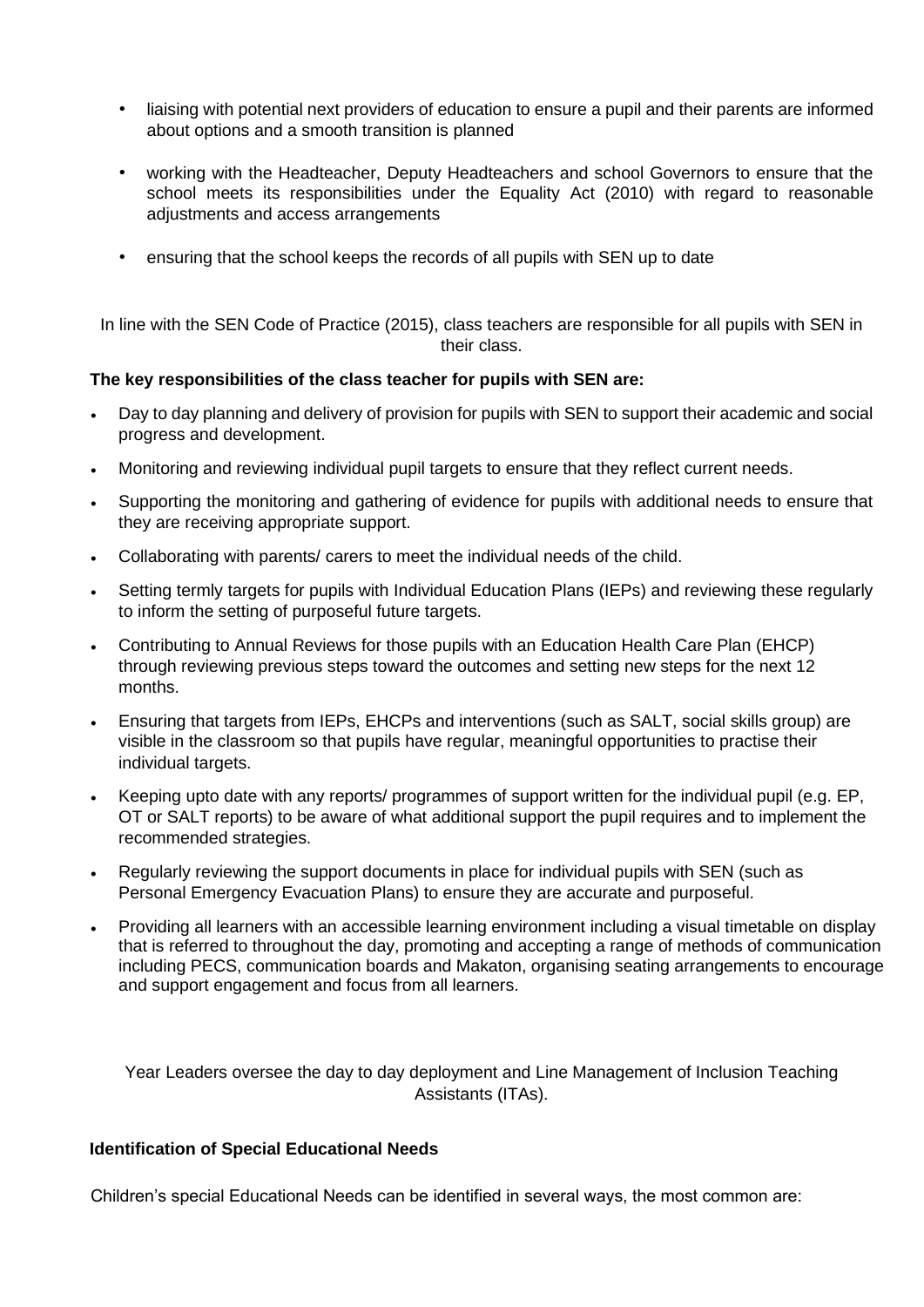- Parents/ carers are concerned about their child's progress and contact the teacher or SENCO
- Parents/ carers notify the school that their child has a disability
- The Teacher is concerned about a child's progress and speaks to the parent/ carer and the **SENCO**
- The child arrives in school with needs already identified by parents/ carers, professionals or from a previous setting

If a parent/ carer has any concerns about their child's progress, they should speak to the child's class teacher and ask for an appointment with the SENCO. Parents do not have to wait until parent's evening, they can request an appointment at any time.

#### **Class Teacher and SENCO identification:**

*Children who have English as an additional language are not viewed as having SEN. However, these children may be targeted for some additional support.* 

All class teachers are expected to provide good quality differentiated teaching to support all of the learners in their class. Class teachers regularly assess the progress of their pupils and meet with senior leaders to discuss progress. Any children who may be falling behind or who are learning more slowly will be carefully targeted for teaching input. If the teacher has concerns about a child's progress and attainment, then this should be discussed with parents at the first opportunity.

The identification of SEN is built into the school's overall approach to monitoring the progress and development of all pupils. The Deputy Headteachers will view the attainment data of all of the children in school regularly. If there is a child more than one year behind their age-related expectations, the SENCO will contact the class teacher for further information to investigate whether the child has possible SEN.

If the class teacher has concerns about a child's learning and development, they will inform parents/ carers that the child will be targeted for interventions and focused teaching to support them. If the child continues to have difficulties, or the gap between the child and their age-related expectations is very large, the class teacher may put through an Inclusion Team Referral form to alert the Inclusion Team to their concerns. Appropriate next steps may include an Individual Education Plan (IEP) being developed, a SENCO observation or input from school professionals such as Learning Mentors or the SEN Teacher. On some occasions, the SENCO may refer the child to another professional for advice. This would only be done with the permission and support of the parents/ carers. The advice would usually be in the form of a report, which would be shared with parents and class teacher.

At all stages in the process, the child's and parent's/ carers' views are considered and the child should be given an opportunity to talk about their learning with their teacher, and say what sort of help they would like.

#### **Provision for children with SEN and Disabilities**

#### **SEN Funding**

The school's SEN provision is funded largely from the school's overall budget and is allocated largely on the basis of individual need. Support is graduated according to needs, priorities and availability of resources. When it is agreed to place a pupil on the school's SEN register, it is because their additional needs are significant and they require additional support that the school may fund through Notional SEN funding. In exceptional cases, the school can apply to the LA for top up funding. Pupils who have an Education Health and Care Plan will have agreed additional funding from the Local Authority.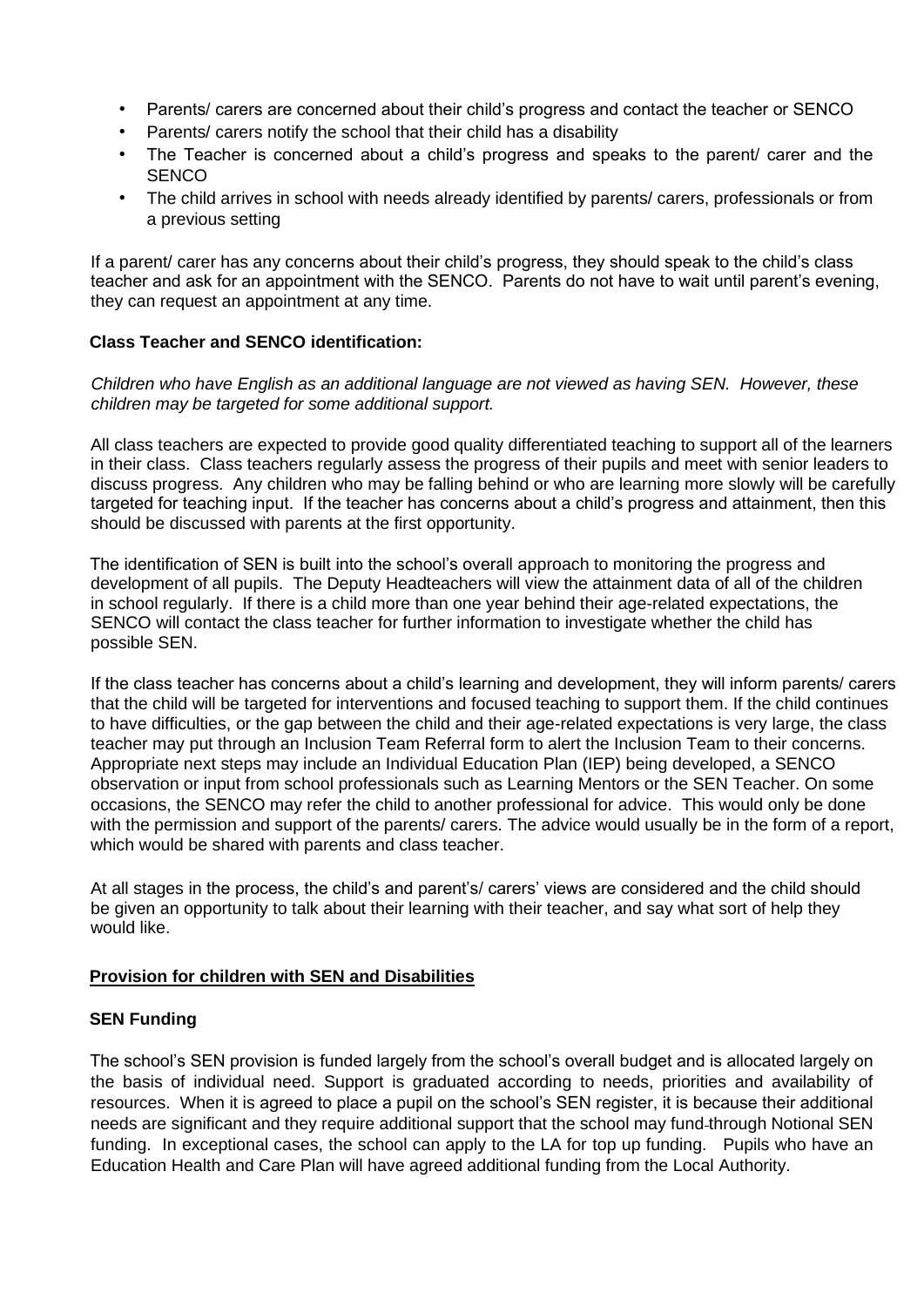**Action by class teacher** (prior to involvement of the SENCO). Class teachers will be expected to have undertaken the following actions:

- Use existing information as a starting point
- Highlight areas of skills to support in class
- Use baseline assessment to identify what child knows, understands and can do
- Ensure ongoing observation/assessment provides feedback so assessment forms basis of next steps
- Involve Year Leader
- Involve parents/ carers
- Involve child
- Will not have assumed difficulties are within the child
- Use of National Curriculum programmes of study, effective management, ethos, learning environment and curriculum arrangements
- Differentiation match planning to individual needs
- Take responsibility for planning and overseeing any interventions or support arrangements to address the child's learning difficulties
- Offer inclusive Quality First Teaching (QFT).

Arrangements will be monitored to identify those pupils not making sufficient progress with this level of support because of their special needs, at which point the SENCO is consulted, as to whether the pupil should be placed on the school's SEN register. This will be started as part of the Inclusion Team referral process.

#### **Special Educational Needs register**

The decision to place pupils on the school's SEN register will be considered based on the following:

- Pupils are unable to make appropriate progress and may involve experts advising on a personalised plan, specialist assessment, advice on new strategies, additional support
- There is evidence of little progress over time, child is working below age related expectations and not making progress and/or there are serious cognition/social & emotional /physical/sensory/communication/ interaction difficulties. Class teacher provides evidence that in class support, QFT and differentiation and interventions have not made a significant improvement

#### **The Graduated Response**

This will be led by the Class teacher in partnership with Year Leader, the SENCO and Deputy Headteacher for Inclusion.

It will commence once it has been demonstrated that high quality teaching and learning arrangements as part of normal classroom planning, support and interventions are not enabling the pupil to make good enough progress, and where assessment data indicates, this is because special educational needs are providing a barrier to learning.

Consideration of whether special educational provision required should start with the desired outcomes, including the expected progress and attainment and the views and wishes of the pupil and their parents/ carers.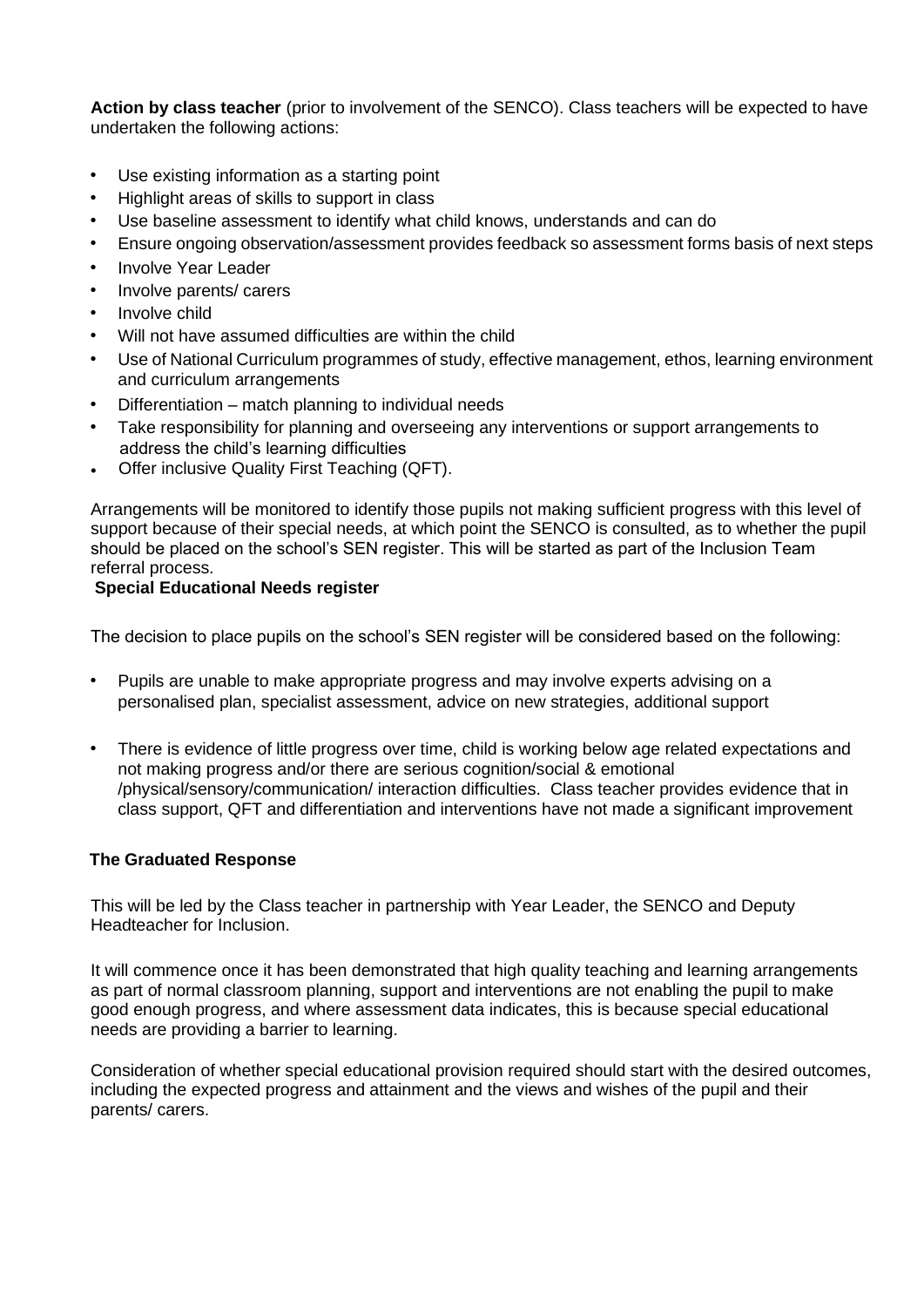In line with the 2014 Code of Practice requirements, the school will deliver a **Graduated Response Model** as described in the diagram below for pupils identified as having SEN:



In consultation with the pupil and parents/ carers, a plan will be drawn to achieve the agreed outcomes through support and intervention arrangements. A Graduated Response approach will ensure that;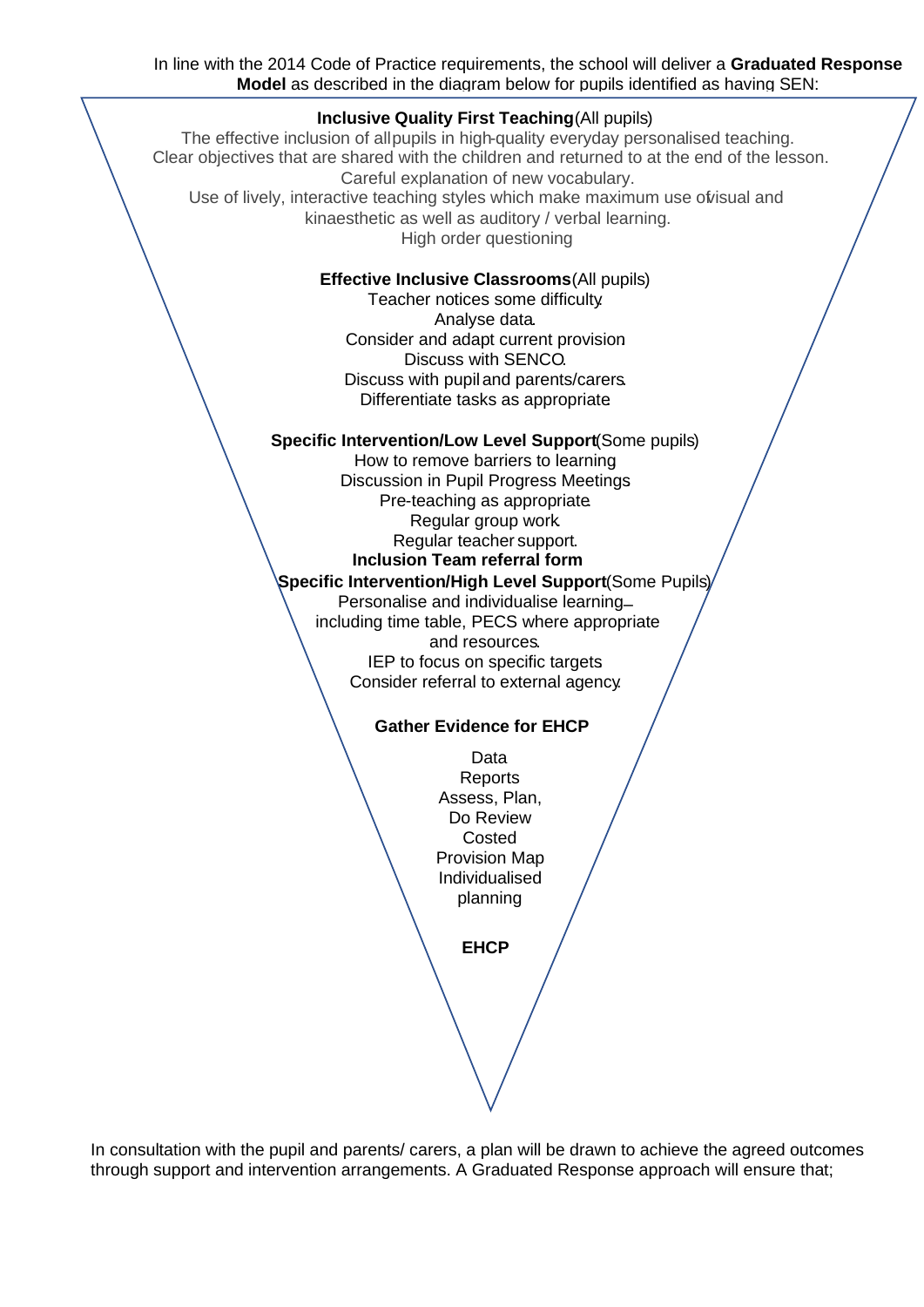- External agencies will be contacted and will see existing records and carry out their own assessments
- SENCO/class teacher will consider a range of approaches/materials including ICT
- Plans for the use of support will relate to a clear set of expected outcomes, which should include stretching and relevant academic and developmental targets.
- Progress towards these outcomes will be tracked and reviewed termly through the Assess, Plan, Do, Review model, and will be repeated as many times as is necessary.
- A pupil is added to the SEN register when appropriate.

#### **Assess:**

All children are taught the National Curriculum, differentiated to ensure that each child can effectively access their learning and receives the support they need. Claycots uses ongoing assessments to monitor children's progress. Most children are taught within their mainstream peer group, and are taught the age-related National Curriculum. This is differentiated and assessed by the class teacher to ensure that children make appropriate progress.

#### **Plan:**

Children with SEN are set targets by their class teacher, which are planned for accordingly. Individual and small group support and provision is put in place to support the children to reach their targets. Children with disabilities have additional support put in place in consultation with relevant professionals, the SENCO and the class teacher.

#### **Do:**

Examples of individual support are:

- Teacher focus groups three times per week
- Teaching assistant led small group or individual interventions
- Speech and language therapy programme delivery.
- Equipment provided by a specialist teacher of the Visually Impaired to support the child to access learning

As each child is uniquely individual, support and provision for each child is personalised to support the child in reaching their personal targets.

If the SENCO has referred the child to another professional (for instance, an Educational Psychologist or a Speech and Language Therapist) then they may either have a report or a programme to work from to support their learning. Usually, the class teacher is responsible for ensuring that this support happens. If a parent/ carer is not sure what provision their child is receiving, they should contact the class teacher in the first instance. SENCOs can be contacted if further advice is needed.

Some children have complex needs and require further support and differentiation, particularly if the child has an Education Health and Care Plan. The provision for those pupils who require this additional support is informed by targets specified in their Education Health and Care Plan. This additional support may be in the form of differentiated lesson planning, access to class or year group-based interventions, personalised resources such as visual prompts/ timetables, specific equipment dependent on pupil needs such as a wobble cushion, sensory support or specialist intervention such as a Social Skills group.

Those children who require this are taught from the relevant age-related expectations and curriculum, using the support and Most children who have an Education Health and Care Plan have a significant amount of additional support from a teaching assistant.

#### **Review**: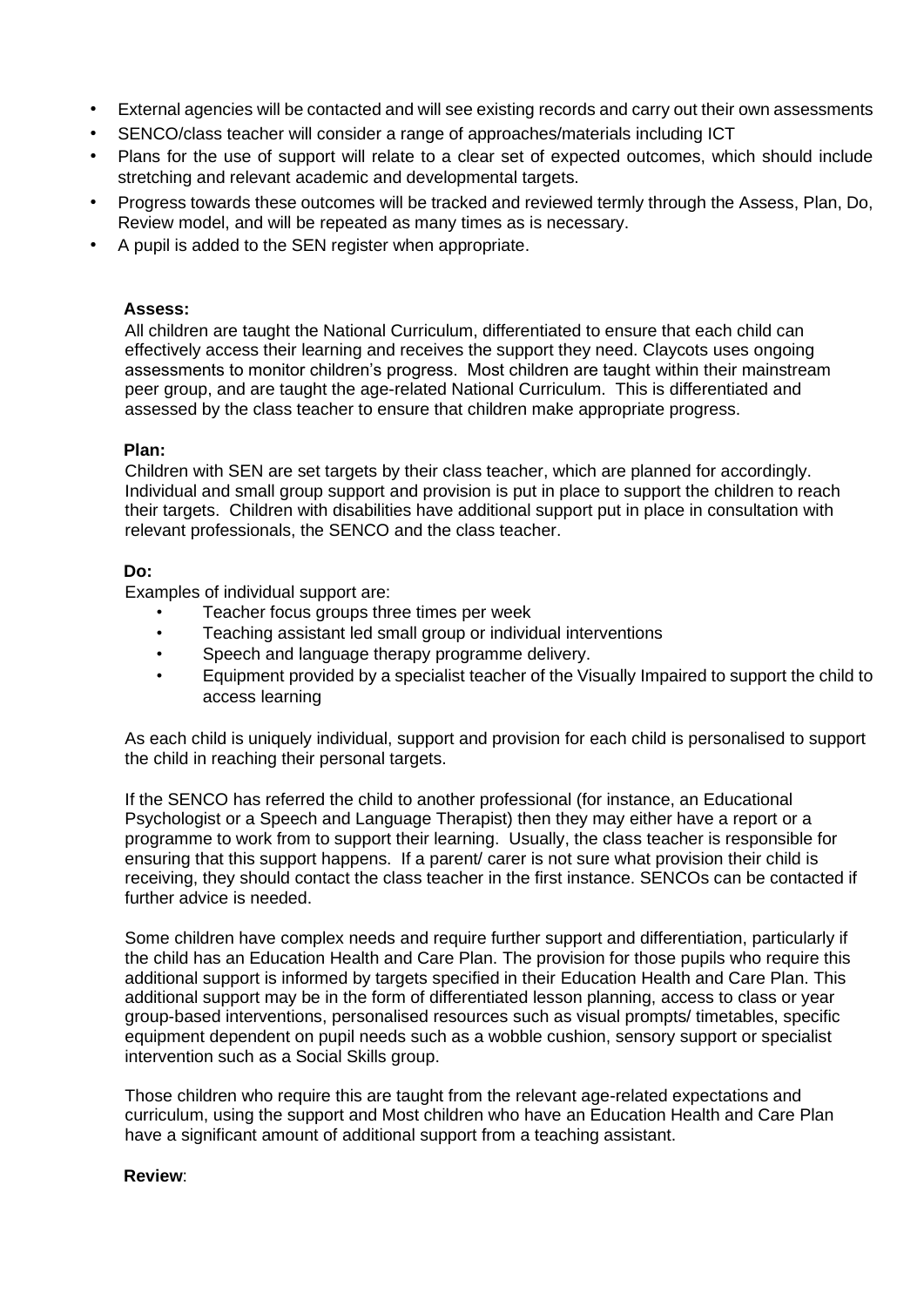#### Intervention review:

The progress of the child will be reviewed during and after any interventions.

#### Termly Individual Education Plan (IEP) review:

The parent/ carer and child will be invited to review IEP targets at least termly at a mutually agreed time. These meetings will inform future IEP targets and will gather parent/ carer views so that they can contribute to the setting of these targets. Termly review meetings will provide an opportunity for the parent/ carer to share their concerns and, together with the teacher, agree their aspirations for the child. These discussions will be enabled to allow sufficient time to explore the parents'/ carers' views and to plan effectively.

#### Annual Review of Education Health Care Plan (EHCP) outcomes:

Those children with an will receive an Annual Review in line with statutory timescales.

If a child has made progress and met targets, then they may no longer require additional support. If a child has not made progress despite ongoing SEN support, interventions and targeted teaching, then the SENCO will invite the parents/ carers, child and any relevant professionals to a review meeting to discuss the next steps, which may involve an application for a statutory assessment of the child's



#### needs (EHCP).

#### **Education Health Care Plans (EHCP)**

Once a pupil has an EHCP naming Claycots School, the SENCO will ensure that those teaching or working with the child or young person are aware of their needs and have arrangements in place to meet them. This will include higher levels of targeted group or individual support, depending upon the child's needs. The school will ensure that teachers monitor and review the pupil's progress during the course of a year. Formal reviews of the EHC plan will take place at least annually. If a pupil's SEN change, the local authority will be informed and will arrange to hold a review as soon as possible to ensure that provision specified in the EHC plan is appropriate.

#### **Facilities for pupils with SEN at the school including facilities which increase/assist access to the school by pupils who are disabled**

The school seeks to comply with the 2010 Equality Act and makes reasonable adjustments where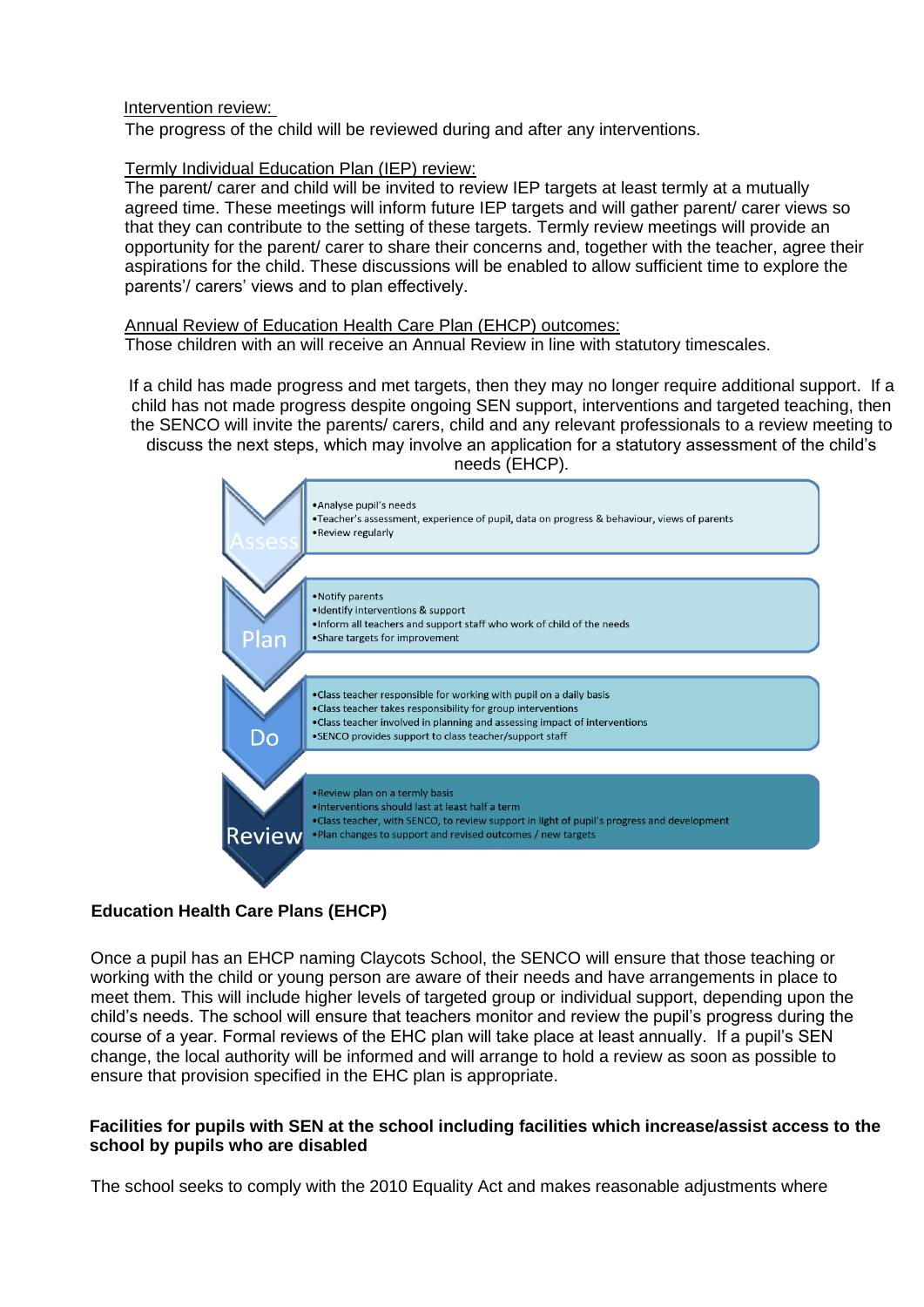possible.

#### **Facilities include:**

- The installation of a lift to enable access to the first and second floor at Town Hall Campus. Any children are escorted by a member of staff at all times when using this.
- The installation of disabled toilet facilities on all floors at Town Hall Campus.
- Wide corridors to facilitate wheelchair access.
- Clear signage in the school building and grounds
- Accessible parking is always available.
- Provision of dedicated disabled parking space in the main carpark.

#### **Admissions and transitions**

Claycots is a mainstream school. Children with SEN and/or disabilities but without an EHCP must be treated in the same way as other children when applying for a school place.

For pupils with an EHCP, the SEN case officer will contact the school. The SENCO, headteacher and other relevant staff will then consider whether Claycots is able to meet the child's needs.

Claycots will work with other settings to facilitate a transition for children with SEN and/or disabilities who are either leaving Claycots for another setting or who are due to start at Claycots.

#### **Staff Training**

The professional development of all staff involved in meeting the needs of pupils with SEN is ongoing and continuous. A wide range of training opportunities is provided which includes;

- Skill sharing and the demonstration of teaching techniques and strategies organised within the school
- Professional development sessions and one-off sessions on relevant subjects provided by SEN specialists
- Other courses which are relevant to the work being undertaken. This can be generated by staff interest or can be undertaken at the request of the SENCOs.
- Half termly supervision sessions with SENCOs for all Inclusion Teaching Assistants (ITAs) to review and support the planning for those pupils whom they support.

#### **The role played by the parents/ carers of pupils with Special Educational Needs**

All parents and carers of pupils with Special Educational Needs at our school are considered to be our partners. They will be supported so as to be able and empowered to:

- recognise and fulfil their responsibilities as parents/ carers and play an active and valued role in their child's education
- have knowledge of their child's entitlement within the SEN framework
- $\triangleq$  make their views known about how their child's education
- $\bigstar$  have access to information, advice and support during assessment and any related decision-making processes about special educational provision

#### **To make communications effective, staff at Claycots School will:**

- acknowledge and draw on parental/ carer knowledge and expertise in relation to their child.
- focus on the pupil's strengths as well as areas of additional need.
- recognise the personal and emotional investment of parents/ carers and be aware of their feelings to ensure support and discussion is delivered in a sensitive, positive manner.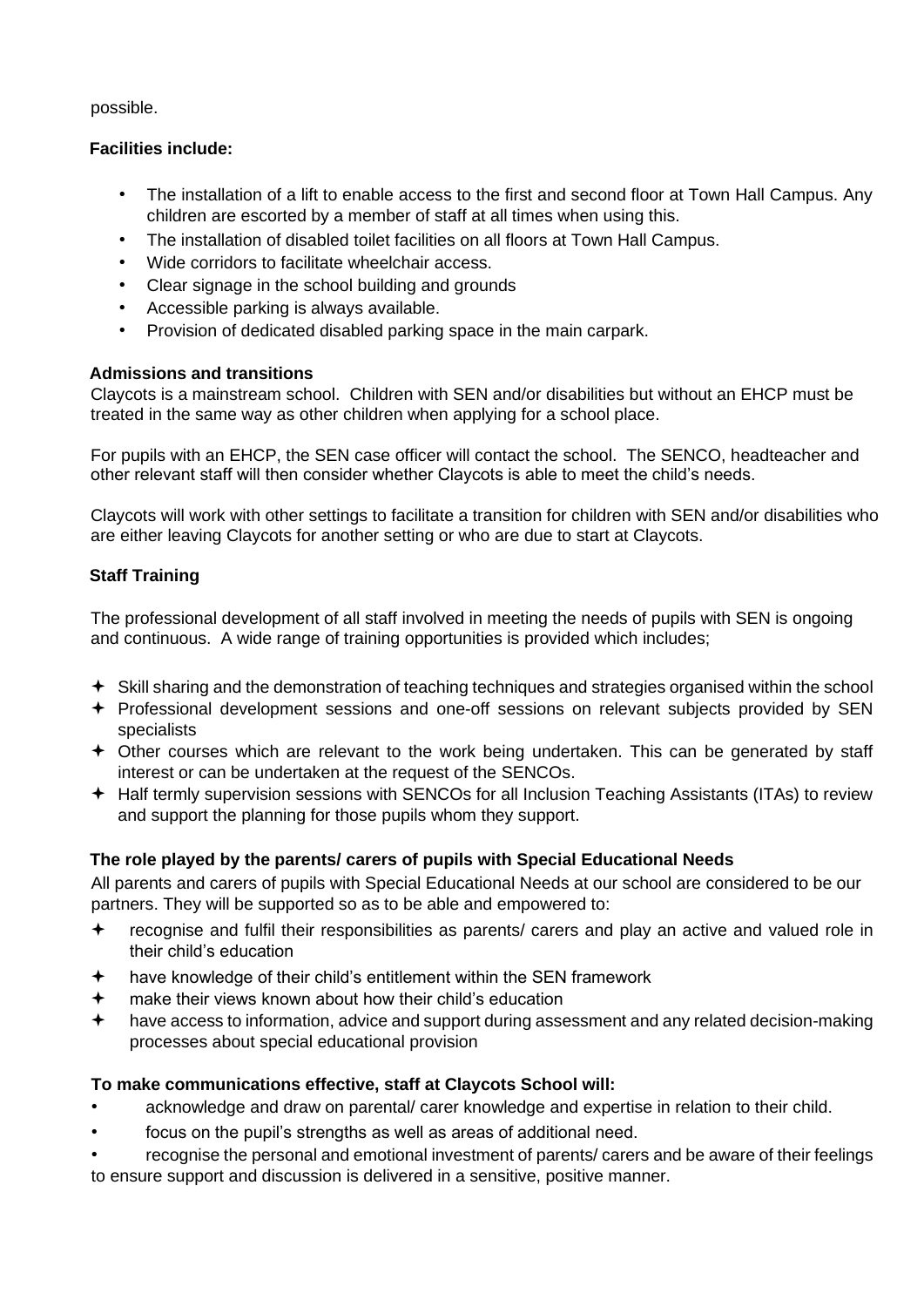• ensure that parents/ carers understand procedures, are aware of how to access support in preparing their contributions, and are given documents to be discussed in a timely manner ahead of meetings.

seek constructive to collaborate whilst respecting different viewpoints.

• respect the differing needs which parents/ carers themselves may have, such as a disability, or communication and linguistic barriers.

recognise the need for flexibility in the timing and structure of meetings.

#### **Pupils**

The pupil's views will always be ascertained but this may not be through direct discussion with the pupil. Pupils will be enabled and encouraged to participate in all decision-making processes in education, including the setting of learning targets and contributing to personal plans, discussions about choices of schools, contributions to the assessment of their needs and termly reviews and transition meetings. They need to be part of the process, to know that they are listened to and that their views are valued and respected.

#### **Local Offer**

Claycots has contributed to Slough's Local Offer. Our Local Offer and SEN Report can be found on our school website.

#### **Equality Act 2010**

We have carefully considered and analysed the impact of this policy on equality and the possible implications for pupils with protected characteristics, as part of our commitment to meet the Public Sector Equality Duty (PSED) requirement to have due regard to the need to eliminate discrimination, advance equality of opportunity and foster good relations.

#### **Monitoring this policy**

The school will continuously monitor and evaluate the working of the SEN policy, gathering information on the following aspects:

- Number of pupils with SEN, expressed as a percentage of the school roll, and any changes to the level of support they receive
- The level of support pupils received and the amount of progress they make
- The 'value-added' data of pupil progress
- The success of resources
- The impact of training and new approaches to meeting needs
- The identification of training needs
- The impact and outcomes of the review process
- The development of pupil participation
- Relationships with parents
- The impact of the statutory process on pupil progress
- The success of involvement of outside agencies
- The success of liaison with other schools

#### **Arrangements made by the Governing Body relating to the treatment of complaints from parents of pupils with Special Educational Needs concerning the provision made at the school**

Any complaints from parents/ carers of pupils with Special Education Needs concerning the provision made at the school, should be made through the school's complaints procedures as set out on the school's website.